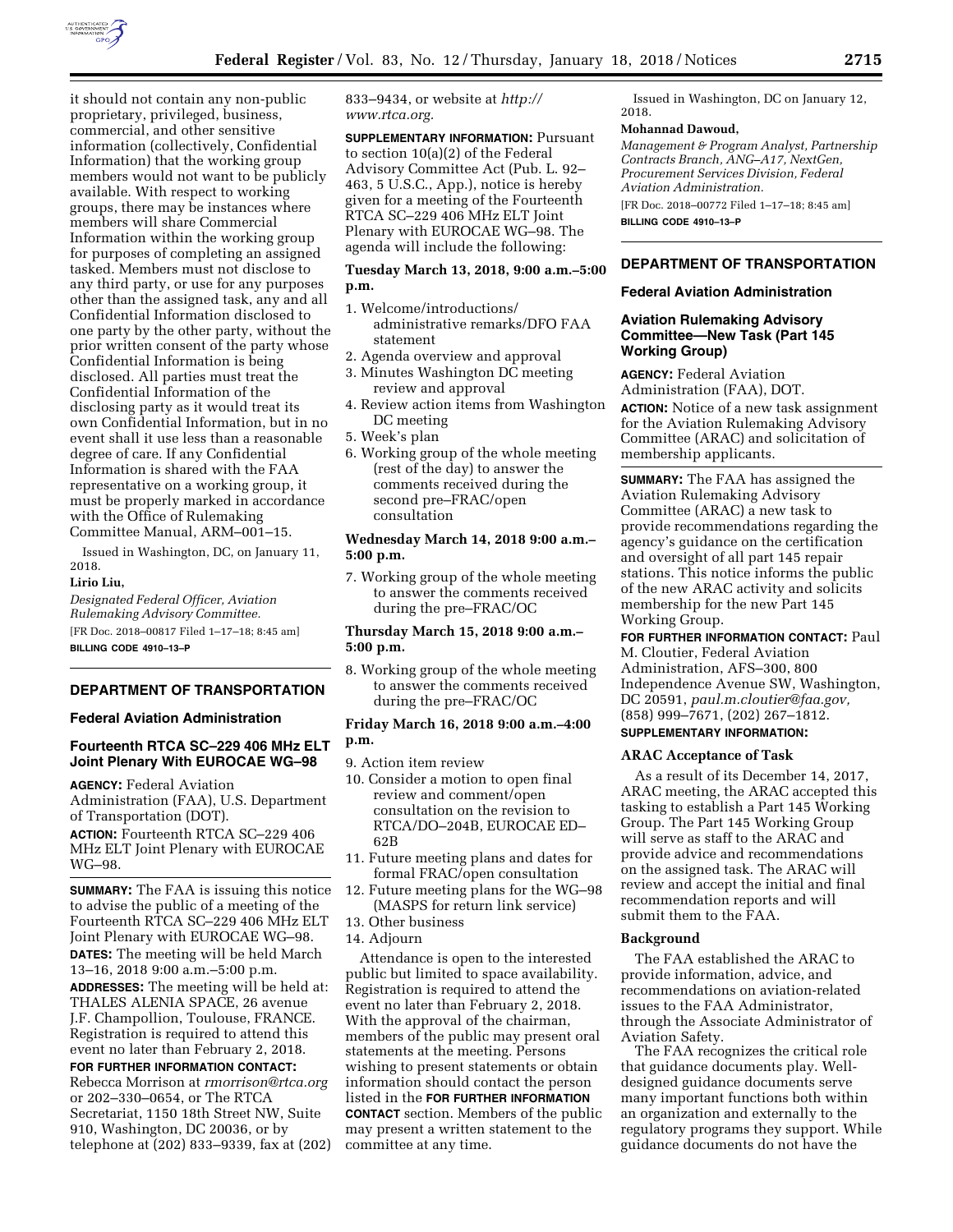force of law in the way regulations do, they are often heavily relied on internally to establish, issue, and describe agency policy, responsibilities, methods, and procedures. When guidance documents do not reflect current regulatory requirements and FAA, AVS, and AFS policies, the outcome is an uneven and inconsistent application of agency guidance and standards. The Part 145 Working Group will provide recommendations to the FAA to support the goal of consistent and clear guidance documents.

Additionally, the agency's policies advocate performance-based oversight. However, guidance documents, particularly those directed at the agency's workforce are often prescription based. The Part 145 Working Group is asked to provide recommendations that will support the applicant's performance-based decision making and the agency's evaluation of those decisions.

#### **The Tasks**

The Working Group is tasked to: (1) Perform a comprehensive review of internal and external guidance material, in relation to the current laws and regulations, that pertain to certificating and overseeing all part 145 repair stations. This review will include pertinent—

(a) FAA Orders, Notices, Advisory Circulars, Job Aids and Safety Assurance System (SAS) Data Collection Tools.

(b) Laws and executive orders, particularly those associated with inclusion of small business and paperwork reduction act requirements in agency policy and guidance.

(2) Develop recommendations on improvements to—

(a) Internal and external guidance material to ensure it is:

(i) Aligned and compliant with the aviation safety regulations, other laws and executive orders reviewed in (1)(b).

(ii) Annotated to the applicable rule, other law or executive order; and,

(iii) Consistently numbered to ensure a comprehensive relationship between the guidance document and the annotated rule, law or executive order.

(iv) Developed to communicate the agency's expectations for compliance to the public and the FAA workforce in a comprehensive and consistent manner, including the tools necessary to ensure the application and evaluation of compliance includes performance-based oversight.

(b) Oversight by the FAA's domestic and foreign workforce vis-a`-vis the amount, type, scope, and complexity of work being performed and the certificate holders' size.

(3) Develop a preliminary and final report containing recommendations based on the analysis and findings. The reports should document both majority and dissenting positions on the recommendations and the rationale for each position. Disagreements should be documented, including the reason and rationale for each position.

The working group may be reinstated to assist the ARAC in responding to the FAA's questions or concerns after the recommendation report has been submitted.

#### **Schedule**

The preliminary and final recommendation reports will be submitted to the ARAC for review, acceptance, and submission to the FAA. The preliminary report is to be submitted no later than 24 months from the first meeting of the Part 145 Working Group. The final report will be submitted no later than 12 months after the preliminary report is forwarded to the FAA by ARAC.

#### **Working Group Activity**

The Part 145 Working Group must comply with the procedures adopted by the ARAC, which are as follows:

1. Conduct a review and analysis of the assigned tasks and any other related materials or documents.

2. Draft and submit a work plan for completion of each task, including the rationale supporting such a plan, for consideration by the ARAC.

3. Provide a status report at each ARAC meeting.

4. Draft and submit the preliminary and final recommendation reports based on the review and analysis of the assigned tasks.

5. Present the preliminary and final recommendation reports to the ARAC at a scheduled meeting for public discussion.

#### **Participation in the Working Group**

The Working Group will be comprised of technical and regulatory experts having an interest in the assigned task. A working group member need not be a member representative of the ARAC. The FAA would like a wide range of stakeholders to ensure all aspects of the tasks are considered in development of the recommendations.

The provisions of the August 13, 2014, Office of Management and Budget guidance, ''Revised Guidance on Appointment of Lobbyists to Federal Advisory Committees, Boards, and Commissions'' (79 FR 47482), continues the ban on registered lobbyists

participating on Agency Boards and Commissions if participating in their ''individual capacity.'' The revised guidance now allows registered lobbyists to participate on Agency Boards and Commissions in a ''representative capacity'' for the ''express purpose of providing a committee with the views of a nongovernmental entity, a recognizable group of persons or nongovernmental entities (an industry, sector, labor unions, or environmental groups, etc.) or state or local government.'' (For further information see Lobbying Disclosure Act of 1995 as amended, 2 U.S.C. 1603, 1604, and 1605.)

If you wish to become a member of the Part 145 Working Group, contact the person listed under the caption **FOR FURTHER INFORMATION CONTACT** expressing that desire. Describe your interest in the task and state the expertise you would bring to the deliberations.

The FAA must receive all requests by February 20, 2018. The ARAC and the FAA will review the requests and advise you whether or not your request is approved.

If you are chosen for membership on the working group, you must actively participate by attending all meetings, and providing written information when requested. You must devote the resources necessary to support the working group in meeting assigned deadlines. You must keep your management and those you may represent advised of working group activities and decisions to ensure the proposed solutions do not conflict with the position of those you represent. Once the working group has begun deliberations, members will not be added or substituted without the approval of the ARAC Chair, the FAA, including the Designated Federal Officer, and the Working Group Chair.

The Secretary of Transportation determined the formation and use of the ARAC is necessary and in the public interest in connection with the performance of duties imposed on the FAA by law.

#### **Confidential Information**

All final work products submitted to ARAC are public documents. Therefore, it should not contain any non-public proprietary, privileged, business, commercial, and other sensitive information (collectively, Confidential Information) that the working group members would not want to be publicly available. With respect to working groups, there may be instances where members will share Commercial Information within the working group